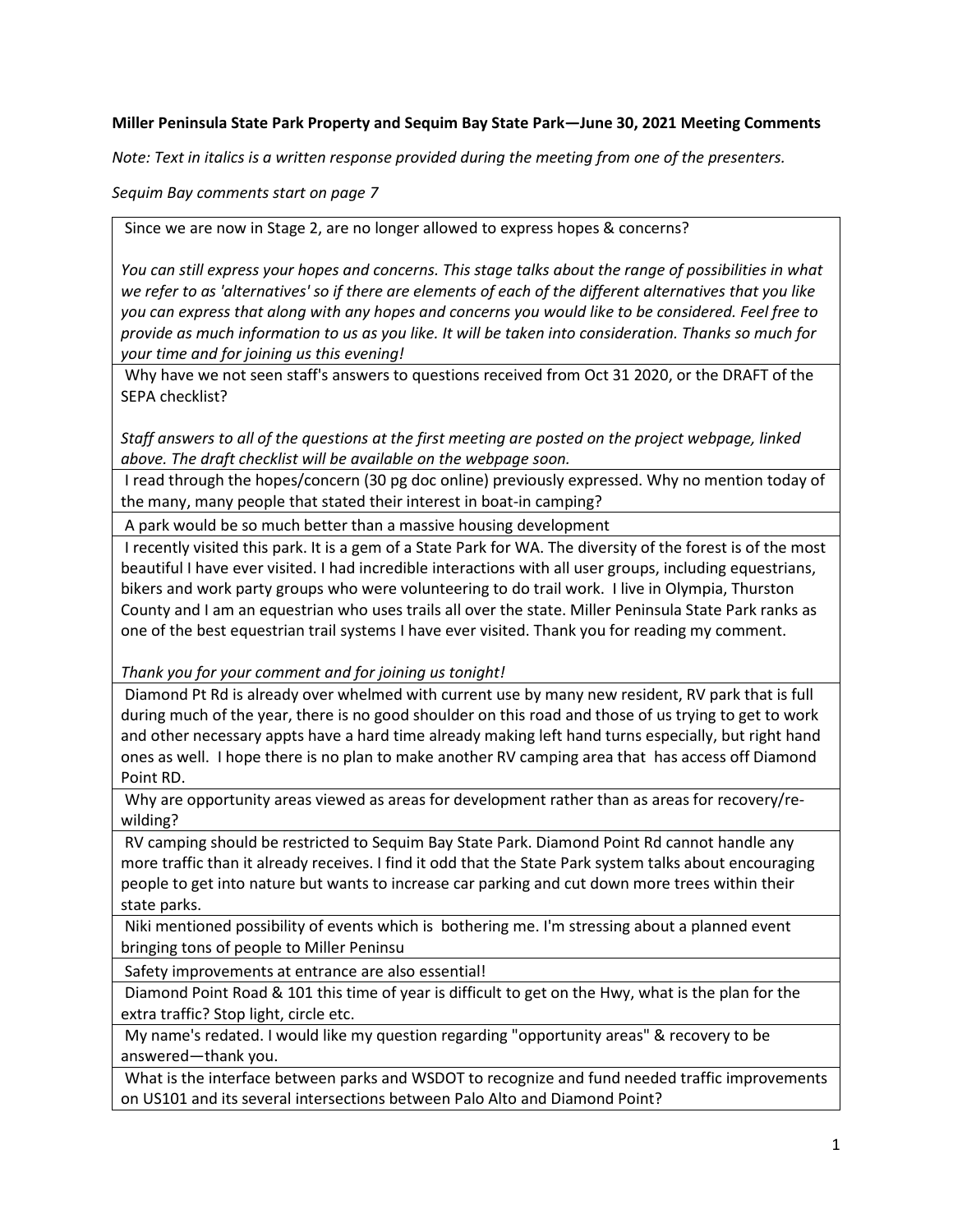Sorry, if already answered - what is the specific impact to Miller Bay Park and Diamond Point Road? Will there be increase traffic on Diamond Point

What commercial activities (day camps, weddings etc.) are currently allowed at MPSP?

Why can't we talk about "opportunty areas" & the opportunity for them to recover & be wild places?

There is a bicycle day camp charging \$100/day per participant this summer. Is it not permitted? Sorry it's \$100 for the duration of the day camp.

[https://dungenessrivercenter.z2systems.com/np/clients/dungenessrivercenter/eventRegistration.jsp](https://dungenessrivercenter.z2systems.com/np/clients/dungenessrivercenter/eventRegistration.jsp?event=195&) [?event=195&](https://dungenessrivercenter.z2systems.com/np/clients/dungenessrivercenter/eventRegistration.jsp?event=195&)

*Thank you - I will take a look after the meeting, but at first glance it appears to utilize the ODT and possibily camping, neither need permits*

why do planner ideas seem to go toward improvements that create bigger and better accomodations for rvs and people who want electricity rather than actual people low impact camping, especially in light of climate change concerns?

how many camp sites are you intending to set up on the Miller Penininsula? How many of them electic/water provided?

I keep contacting the county and I would like to let you guys know that you have a road boundary that is incorrect. You show a county road on here that is actually a private driveway. People keep driving down it trying to reach the beach/trailes. I'm on board with this concept of the park but we have to figure this out. My family built the road originally. The road runs down the middle of my property.

*Contact me at Sequim Bay (360) 683-4235 and I can get the details from you. I am out tomoorow, but back Monday*

How many entrances are planned for Miller Pen Park and where would they be located?

In the "village center" alternative with wildlife corridors, where are the high-value natural areas?

"This camp will help young bikers to build skills and confidence riding a mountain bike through the forested trails of Miller Peninsula State Park."

*Thank you, I will look at it detail after the meeting.*

Miller Peninsula is not well served with broadband Internet. Parks admin and 'modern' camping expect good connectivity. Is there an opportunity to build infrastructure that could help bring breoadband to MP residents?

For any of the alternatives, how much waterfront is available and what kind of access would be planned?

How about changing "beach access" to "shoreline access"? That shore is quite gravelly and at most low tides, not wide. Users might be misled by the idea that there is "beach" there.

The beach access on the east side of the park is an eroding bluff. Are you planning on improving it or leaving it?

do all three plans have the same ammount of campsites? if not please explain.

*There is a range from 100 to 155+/-*

which options have a lodge?

*village center*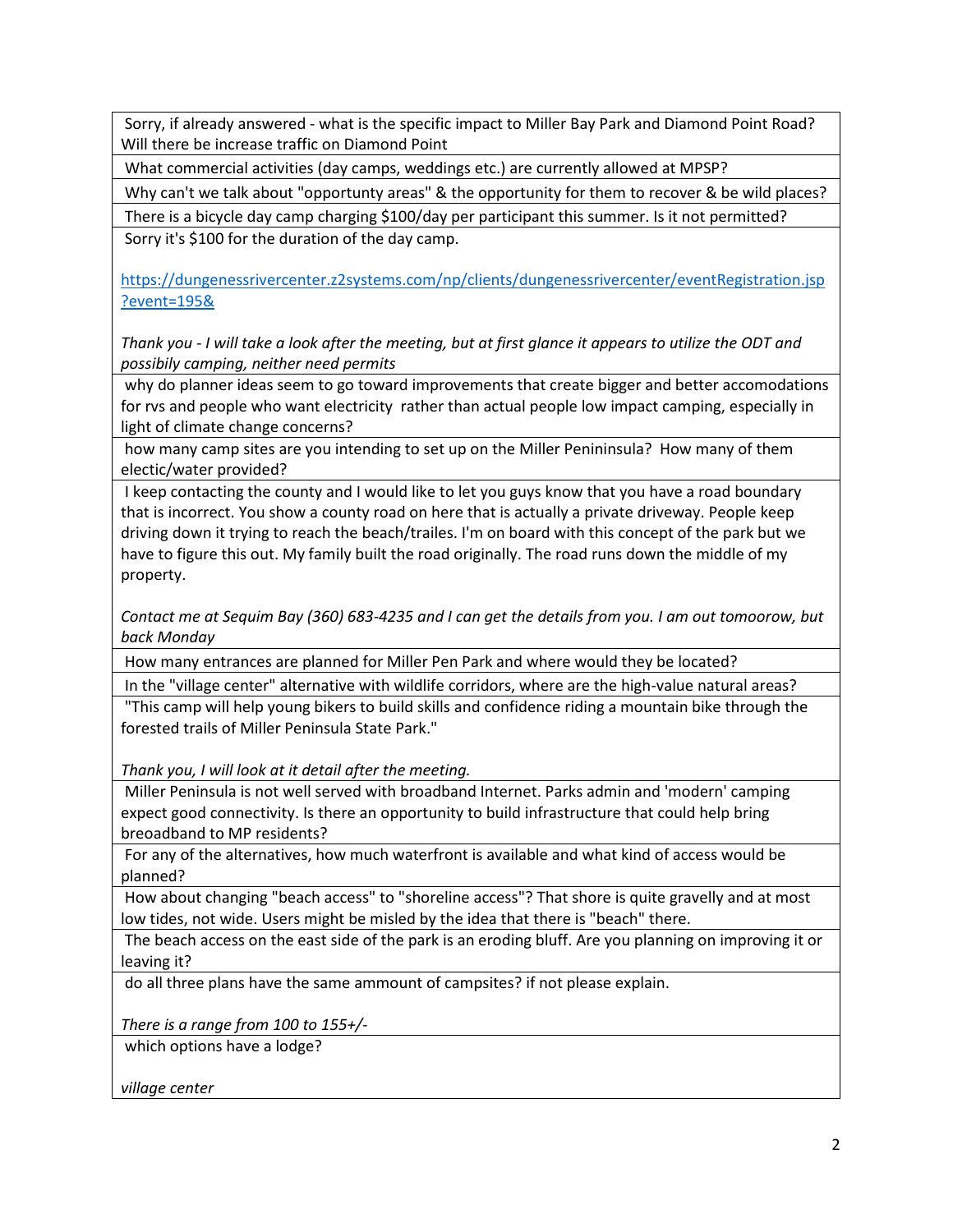My request would be multi use trails and not to restrict horse trails, which has happened in other areas.

Just saying I applaud one of the maps addresses the possible cooperative use of DNR property to maintain wildlife connectivity corridor. Need to be a wider swath and realistically it needs underpass or overpass to make it work, to keep wildlife and cars from colliding

The Immersed in Nature and Traditional Alternative Plans seem to show development near the madrone forest on the southeast portion of the park. That forest is unique to the peninsula. Do these plans allow development in that area and how does the park plan on preventing damage to the plant communities near developed areas?

Comment, not question- The wildlife corridor is extremely important, and planning around habitat connectivity should be included in whatever alternative is selected. Thank you for considering wildlife corridors and habitat connectivity as crucial design elements!

I would request that all trails be multi-use particularly including equestrians.

Several existing trails have hikers and bikers ending up in our Diamond Point Neighborhood. Can these trails be redirected to keep these campers, hikers, bikers out of our neighborhood and our personal properties?

where is the funding coming from?

What is Miller Peninsula style…?

*We would love your thoughts, Northwest contemporary? Rustic?*

If Administration is moved to Miller from Sequim Bay, where in the Alternatives does the Administration center become located?

*The traditional alternative has it near the welcome center / entry*

Who will monitor the natural plant areas to keep them safe from being trampled?

unfortunatly this designer/speaker seems to have absolutely no connection to this area, talking about wildlife viewing from a cabin and showing giant facilities that have no place here!

Can the existing trail system support so many people??????

any considerations of rating systems like sustainable sites or living building challenge? seems like a great opportunity for the state to be leader while educating.

What's the budget for each of these options????

Is the current ODT connector trail volunteers built to Pierce Rd included in all of the Alternatives?

Will trees be removed and therefore harming wildlife habitat?

What is the budget for eacho f these options????

We have local cougar, what is the plan to keep them local on our peninsula and safe?

What are the staffing needs for eachof these options??

Are you considering the damage that will be done by campers feeding our local deer?

The designers seem to think that you need to intensely design a park in order for people to connect with nature. People need a trail and quiet spaces to connect with nature. People do not a lodge, cabins, amphitheater and more roads to connect with nature. That is taking people away from nature.

If cabins are being proposed instead of tent camping, it is important to consider the inclusivity and equitability in the costs to campers. Creating a space where most or all of the camping opportunities are higher priced, like cabins vs the cost of a tent site, makes this space inaccessable for many of the Washingtonians who currently have the least access to nature

Will the GIS mapping that has been presented be added and available on the project page? (https://parks.state.wa.us/1187/Miller-Peninsula-Planning)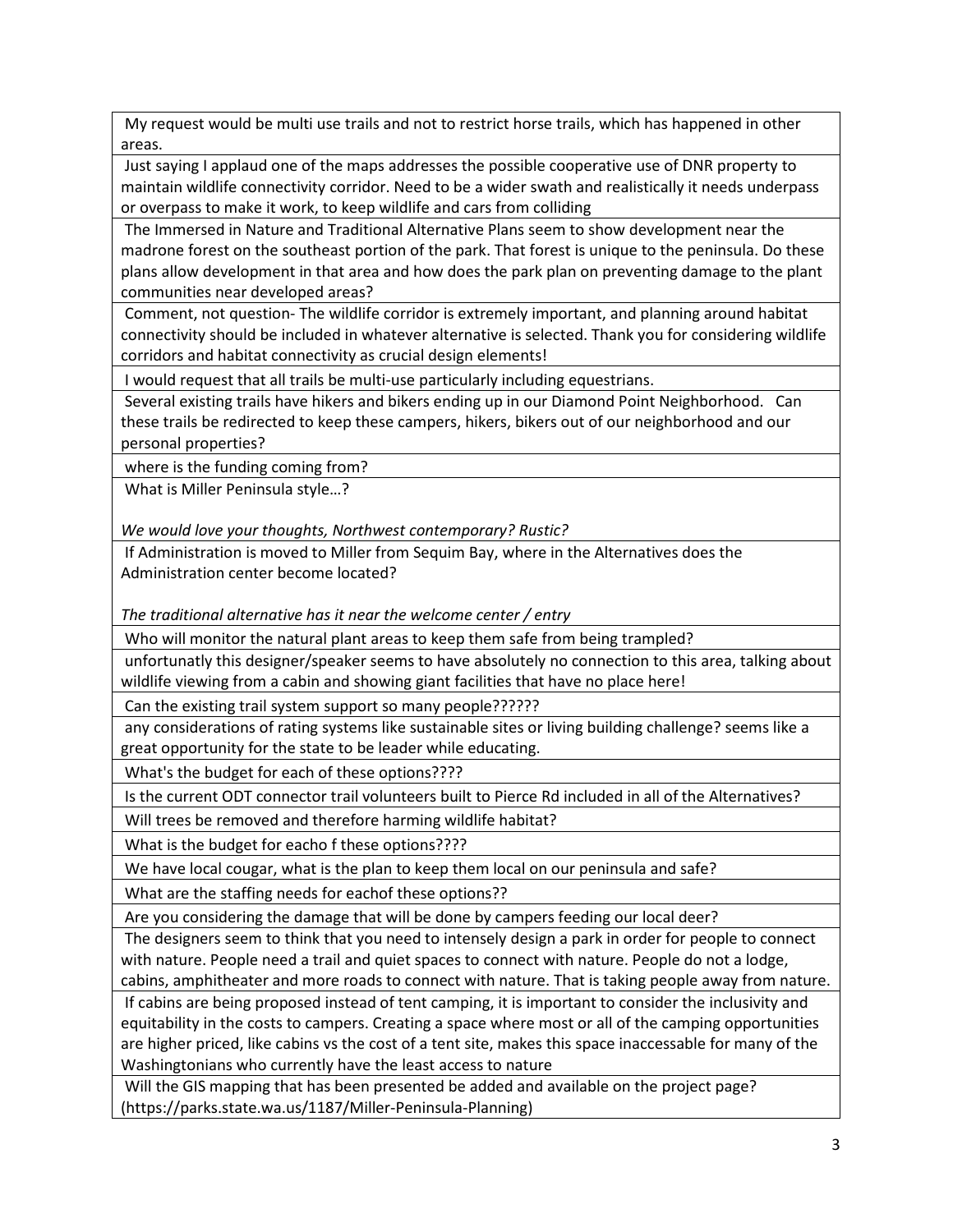Find myself struggling to understand where the water for the lush green lawns and meadows you showed will come from, in a rain shadow park. Have you based these images on any sort of geohydrologic assessment of what is possible? Images based on Kalaloch and Quinault ecosystem does not look realistic to me

What wildlife species utilize food trucks?

Find myself struggling to understand where the water for the lush green lawns and meadows you showed will come from, in a rain shadow park. Have you based these images on any sort of geohydrologic assessment of what is possible? Images based on Kalaloch and Quinault ecosystem does not look realistic to me

Where is no no development option?

Campers may search out beach access via private properties or add to the traffic in our community in their search for beach access. What plan is there to keep trespassers off private properties? We know signs don't work.

What about equestrian use???

*It is planned*

arent people going camping to go camping and enjoy nature? why would anyone need ziplines or rock climbing in miller peninsula ?? isnt fun suppose tobe in the experience of being in nature?

The kid-focused features remind me of a nice city park playground but seem disconnected from place here.

Will electric bikes be allowed on the trails?

disc golf is a really popular activity that can be implemented in a relatively low impact way, and that there is currently limited recreational opportunity for in the region

Less "fun"- NO adventurous activities ie ziplines, canopy walks etc... just enjoy the forest-- that is the point of going out in this area

It's clear development of the park is going to happen irregardless of the feelings of the majority of the community. All of your plans to develop affect the residents of Diamond Point in a negative way. Does it matter what we think?

the beach access is not realistic... the cliffs are eroding heavily! especially this past winter with heavy storms and king tides. now people are caring graffiti from panorama park to sequim bay. who is responsible for illegal activity on the cliff faces?

The whole east side of the peninsula is an eroding bluff!!

with the Jamestown S'Kallam development it seems there are competing interests. With motel there and lodges planned for both Sequim and Miller it seems there are competing accommodations.

How will the operating NTI explosives facilities be mitigated for sound to the camping areas?

Will there be a size limitation on RVs and large trailers?

Is it possible to just let the community know what would happen to the land if the park doesn't happen? Will the state sell it off for development? I'm assuming if this is the case then the objections will shift rapidly to support for determining what mix of things work appropriately.

Make the facilities more concentrated to preserve existing wildlife

Why can't the existing beach accesses be developed further instead of creating new ones?

Since professionals will be taking over trail design and regulation, can we move past from all-inclusive trails, which favor bikes and equestrians over nature study, discovery, and solitude?

Is there a study underway for evaluating the traffic issues at the 101/Diamond Point intersection?

*we have a traffic engineer on the team providing a preliminary study*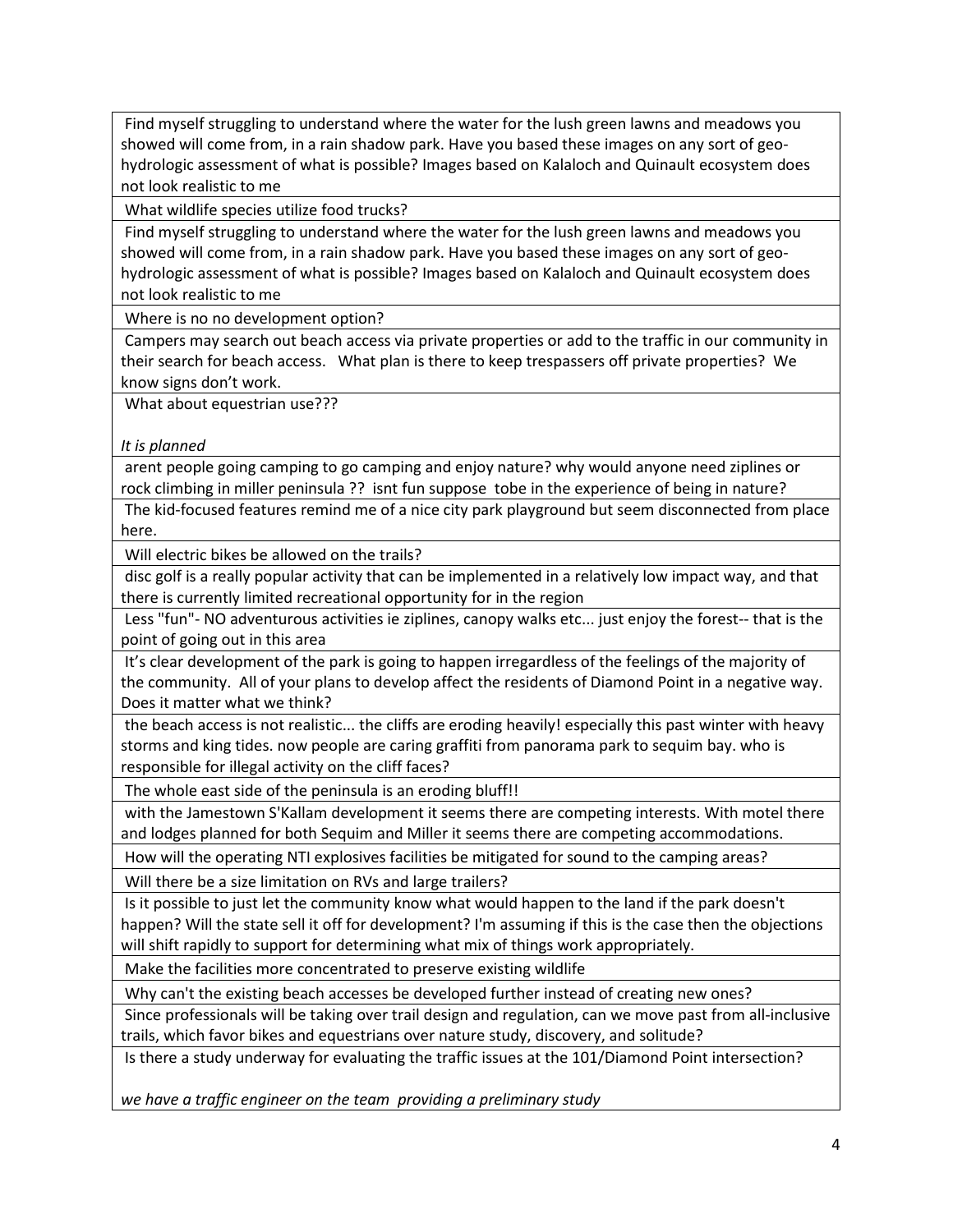How do you see hikers, horses and more aggressive mountain bikers sharing a trail?

I appreciate the inclusion of people with limited mobility, seniors, and folks who are new to "wilderness" experiences. State Parks are such an important resource to all Washingtonians, not just those of us who are blessed to live here

Has the land acquisition in MP for the potential beach access been agreed on already? And what is the estimation price?

Maintain access for existing wildlife to move through the park

There are two private water systems that supply the Diamond Point community. One of those companies has two wells that are in the park and fairly close to your proposed camping areas. Have you accessed the impact of your sewage treatment plant on those wells? Also will any wells you drill for this new development affect existing water users?

As someone who camped with my young family, we found it difficult to find campsites that would accept tents or popup campers. It's already tipped too heavily toward RVs.

What is the ground water prospects for this area?

who is responsible for destruction of the cliffs/beach faces as more people decend on the beach? Miller Peninsula is unique and special due to the lack of development. Keeping impact as low as possible is the best way to ensure people can enjoy the best parts about it.

there already is a county disk golf course on Miller Pen on Thompson rd

how is creation of beach access in Miller Park not going to create the same long term, erosion issues that are now facing beach areas at Sequim Bay Park?

Is there an option to simply maintain Miller Peninsula Park as it exists, with trails for hiking, riding horses, and bicycling? It appears that most of the options presented are geared toward creating an amusement park, and ruining the natural environment.

What is water availability for park development

Access from Diamond Point Road to Highway 101 is already problematic. With Miller SP development additional vehicles will be added to the existing traffic load. What plans have been considered to address this already dangerous and overloaded intersection?

NO ON VILLAGE CENTER PLAN!

how many of you on this panel have actually been on the trails that are already here? The pictures I have seen show land features that do not exist on these trails that I have hiked (I live off diamond pt rd) and would entail destroying a lot of sensitive habitat and probably driving away more of the cougars, foxes, bobcats, and other solitary animals that are now calling this peninsula home...

Eroding bluffs are an extremely important natural resource for habitat forming processes. Anyproposed improvements being made need to not effect the erosion of the bluffs

What about entering the park from E Sequim Bay Road?

Is there more specific information available on existing vegetation areas and the planning for identifying and preserving high-value ones? Or are those surveys in the future?

Why isn't there a "no development" opton?

Local volunteers pick up trash on a regular basis on the perimeter of the park. We do this because we love our quiet park and Diamond Point neighborhood. Will State employees take on this responsibility since you're changing our community?

What about increased traffic on Diamond Pt Road? Is another road access a possibility?

As I understood it, the main entrance would be just before the sharp right turn on Diamond Pt. Rd. (near the 1 mile marker). This will be a problem because of traffic coming from the north. Trees and brush block the view of campers entering the park coming from the south.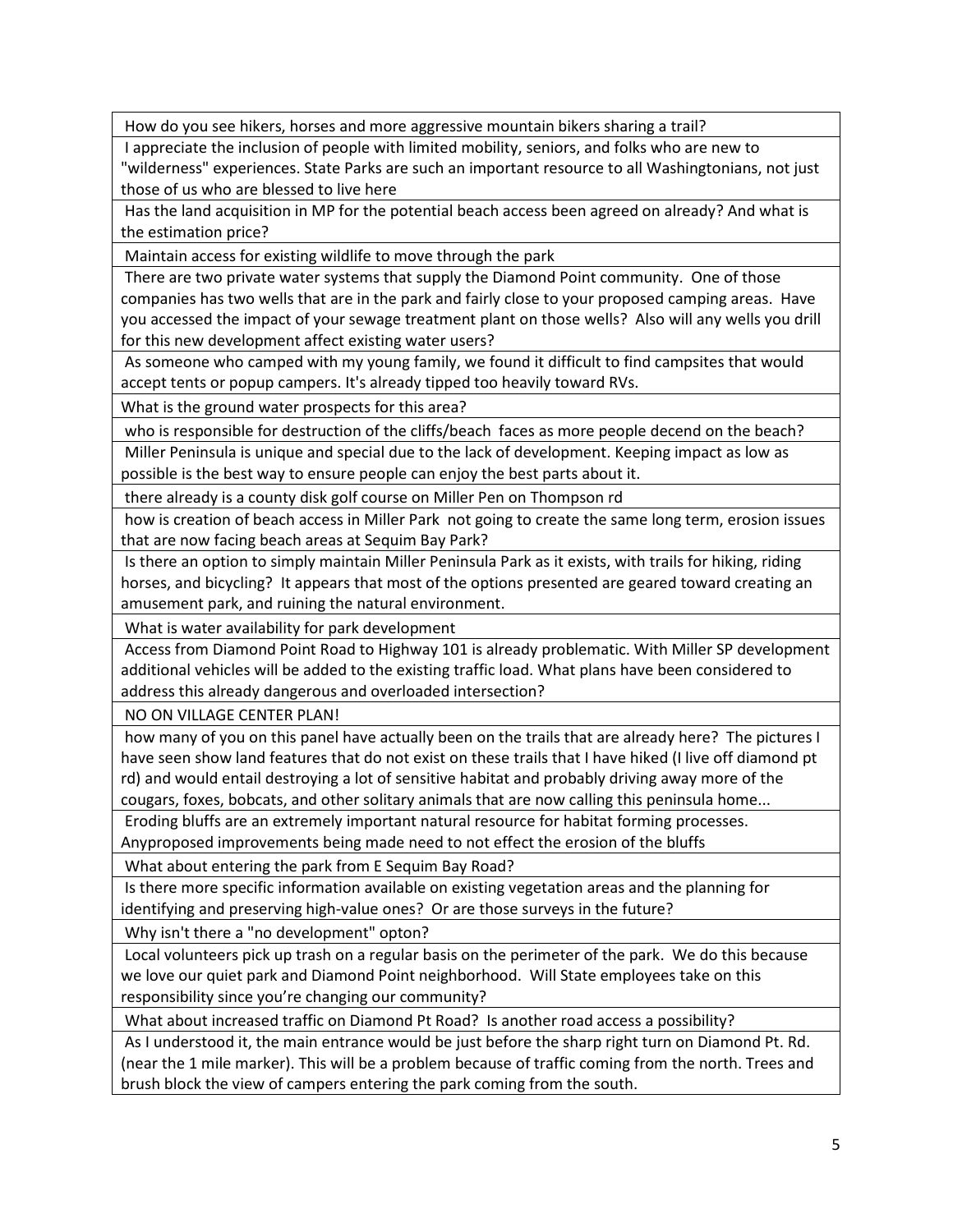Currently this park property is a gem for multiuse trails. Please whatever alternative Parks hits on, keep as many trails as possible and as multiuse trails.

How soon might development begin?

Just a thought- doesn't need to be read aloud- The Jamestown S'Klallam Tribe has a very beautiful and distinctive aesthetic established along the 101 in Blyn. If there was a respectful and appropriate way to collaborate with the JSKT to draw inspiration for style/design, that would be a lovely and visually consistent way to represent the "look" of our area

Do any of tonight's presenters know what species presently inhabitat the MPSP area? For instance: how many species of birds have been observed there?

Young don't get older when you remove them.

there are also bear in the area

given that the odt is planned to become part of the larger cross washington trail -and crosss continental route are there plans for more dispersed primitive bike access camping that could provide space for bike packers using this trail route?

The bears and cougars travel through the site to the beach. This will happen more with drought.

I like the alternative with the wildlife corridor, but I do not favor the intense development of the "village" concept. Are these features somehow linked?

We have only a small volunteer fire department. Will you accept responsibility should a camper set our woods and possibly our neighborhood on fire?

Discouraging campers from feeding deer, really? You think that will work?

Thank you for considering people with disabilities and mobility limitations. Those people are "real people" too, and I appreciate you including their needs and interests in planning shared resources

Is the point of developing this park really just to bring revenue into Sequim? Be honest.

if all parks are built out to accomodate teenagers or those who want exciting camping adventures, where are accomodations the desires of people who want to have camping experiences that are basic and simple?

I don't thik it is all negative.

What about 101 and the high traffic?

Traffic is back-up from the hood canal bridgeallthe way to sequim???

So will JSKT operate the concessions in the park?

which state agency is responsible for the protecting the cliff faces? graffiti is happening at a fast pace now. the county parks say they are not responsible for protection, who is?

Did you really state that you care little about the Diamond Point community and more about bringing people in from the rest of the state? This is about bring in revenue, right?

Is widening of DP Road in the plan?

will a state environmental impact statement be done which specifically addresses the impact a trail to the beach would make on the cliffs in the area?

thank you for putting this presentation together - I appreciate the hard work you are putting in, and I do hope that you truly take into consideration how the various plans will effect wildlife, and the health and safety of the people and animals that live here, already use the current RV park that is on Diamond Point right now.

120 campsites is more typical of highly developed State Parks like Dosewallips, Fort Worden, or Fort Flagler. Will you consider a lesser number like 50-70 campsites with an option for possible expansion at a later date?

Has consideration been given for emergency services EMT, FIRE, POLICE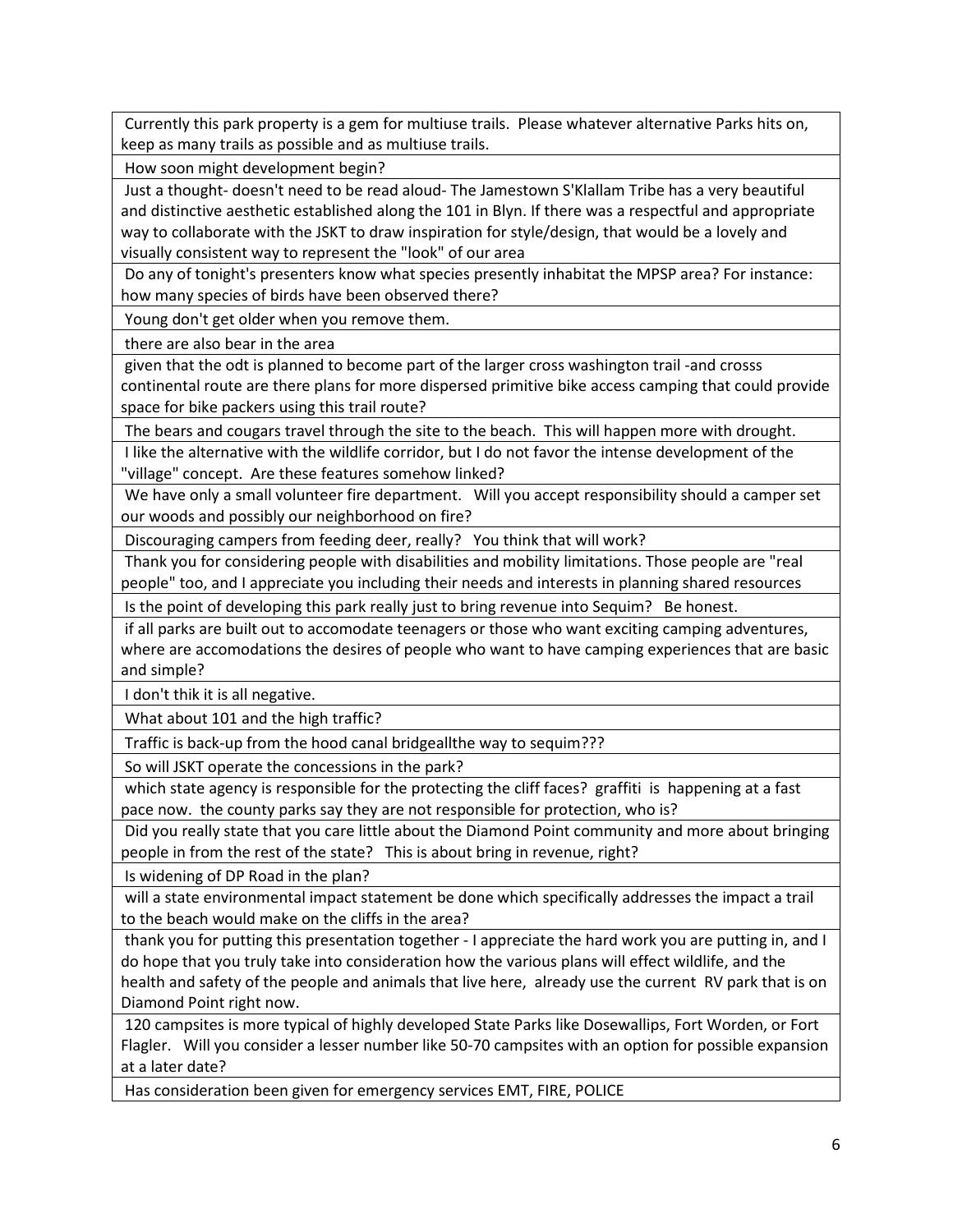hiker-biker campsites in both MP and SB are important -- they are different places and going a bit off-ODT to a quiet campsite would be attractive.

Seriously people....do you want a campgroud or a massive housing development? The devil you know...

Campfire smoke is often noted when passing by Sequim Bay State park. Is it possible to eliminate campfires in the new Miller development to maintain the pristine air quality we enjoy in the area?

Hang in there, presenters. Public meetings are a blood bath, always a bunch of vocal nimby's, but there are a lot of citizens who appreciate the work you do for all of us!

Thank you for the presentation and the opportunity to comment on the park designs. There are obviously a lot of conflicting ideas to consider, I look forward to hearing more about this project as it developes.

thank you for a thorough presentation

Thank you for an encompassing presentation and respectfully responding to the variety of ideas related to developing another destination for WA state residents.

thank you everyone. great discussion

Thank you

Thank you. Nice job.

## **Sequim Bay State Park Comments**

Will the bulkhead be removed after the pier is removed?

What are the future plans for the group campground area?

Will we get a chance to review these options again. It is hard to comment without studying them?

1) Pier at SB St Pk is essential at this location, AND is likely impossible at Miller Pen St Pk.

What do you include in the definition of "concessions"?

are the monies for sequim bay development and miller park development coming from the same or different pots of money?

The creosote bulkhead at the peir will be removed when the pier is removed.(Will the bulkhead be removed after the pier is removed?)

If the lower campground loop is prone to landslide and should be closed in the future, how would turning it into parking mitigate this hazard? Wouldn't parking areas slide as well?

Will reduced camping opportunities at Sequim Bay necessitate high-use developed camping at Miller Peninsula?

are there any design elements to improve performance or sustainability?

Once the pier is gone, will that area and the (now closed) group campground still be open for day use, or is it considered too unstable/unsafe? Thanks!

will there be additional ecological learning opportunities for visitors?

I like the idea of Alt 3 and rebuilding the pier, but this also involves the moving of camping to Miller and installing Clamping. Not sure that is a good idea. Many campers will still prefer Sequim Bay for water access, which is much better than Miller.

What about a marine park facilities or boating access use for overnight camping?

Tough to weigh (in isolation) whether the "new vision" of SB St Pk as a day-use park makes sense without simultaneously knowing what's proposed for Miller Pen St Pk.

Are dogs considered members of the public in the state parks charter?

Have you considered the effect of climate change to either give deluge levels of rain on the stability of the slope or give you drought conditions impacting water for visitors.